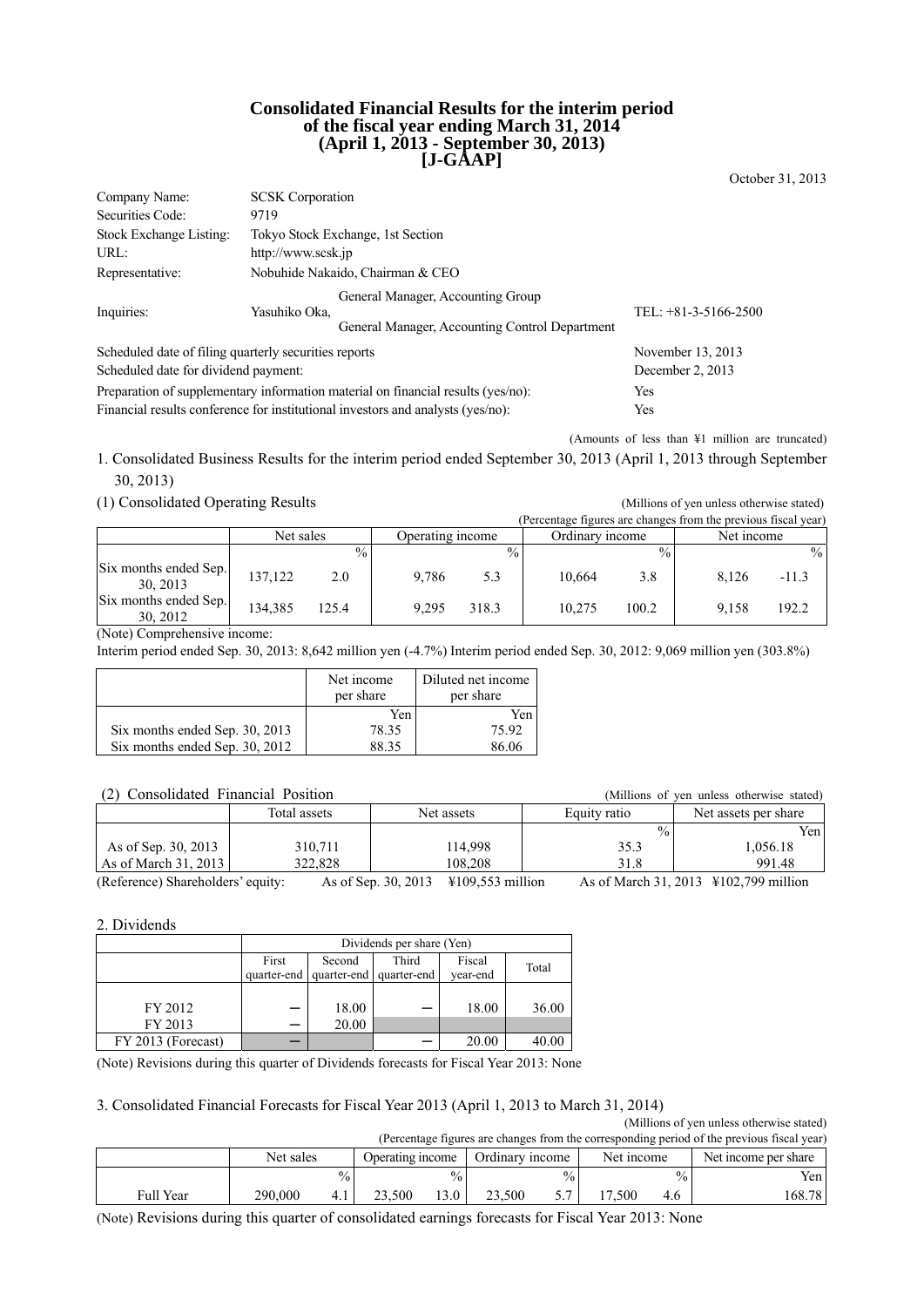(1) Changes in significant subsidiaries during the period: None

(2) Adoption of specific accounting procedures in preparing quarterly consolidated financial statements: None

(3) Changes in accounting policies, changes in accounting estimates and restatement of prior period financial statements after error corrections

1) Changes in accounting policies, changes in accounting standards and other regulations: None

2) Changes in accounting policies due to other reasons: None

3) Changes in accounting estimates: None

4) Restatement of prior period financial statements after error corrections: None

(4) Number of shares issued (Common stock)

1) The number of shares issued as of the period-end (including treasury stock)

|    | As of Sep. 30, 2013                                         | 107,986,403 shares |
|----|-------------------------------------------------------------|--------------------|
|    | As of March 31, 2013                                        | 107,986,403 shares |
| 2) | The number of shares of treasury stock as of the period-end |                    |
|    | As of Sep. 30, 2013                                         | 4,259,577 shares   |
|    | As of March 31, 2013                                        | 4,303,745 shares   |
| 3) | The average number of shares during the period              |                    |
|    | As of Sep. 30, 2013                                         | 103,719,042 shares |
|    | As of Sep. 30, 2012                                         | 103,663,646 shares |

\*Notification regarding the auditing process

• This financial report is not within the scope of the auditing process as prescribed by the Financial Instruments and Exchange Act. Therefore, and as of the time of disclosure, the auditing process of this financial report has not been completed.

\* Cautionary statement concerning appropriate use of financial forecasts and other explanatory notes

- The financial forecasts contained in this document are based on the information currently available and certain assumptions deemed reasonable. Actual results may vary from these forecasts for various reasons. With regard to the assumptions on which financial forecasts are based and other explanatory notes in connection with the use of financial forecasts, please refer to "Qualitative information of Consolidated Financial Forecast for the fiscal year ending March 31, 2014" on page 3.
- SCSK will hold a results briefing for institutional investors and analysts on October 31, 2013. Materials used in the briefing, a transcript of the main questions and answers, and other related information will be published on SCSK's website promptly thereafter.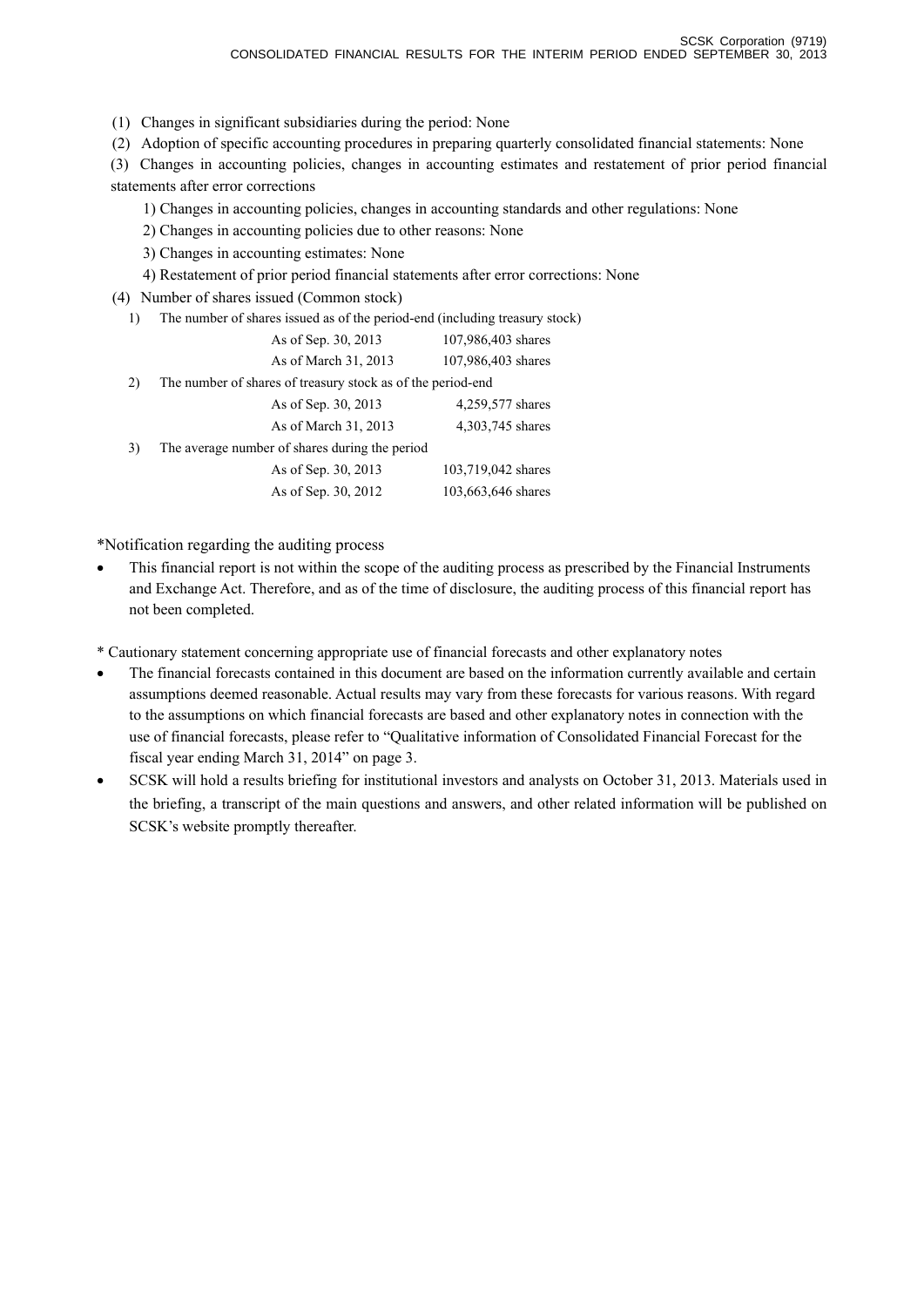# Contents

|     | 1. Qualitative information regarding Operating Results for the interim period ended September 30, 2013 ··············· 2                                                                                                   |  |
|-----|----------------------------------------------------------------------------------------------------------------------------------------------------------------------------------------------------------------------------|--|
| (1) |                                                                                                                                                                                                                            |  |
| (2) |                                                                                                                                                                                                                            |  |
| (3) | Qualitative information of Consolidated Financial Forecast for the fiscal year ending March 31, 2014 ············· 3                                                                                                       |  |
|     |                                                                                                                                                                                                                            |  |
| (1) | Transfer of important subsidiaries in the period under review material contact and a 4                                                                                                                                     |  |
| (2) | Adoption of specific accounting procedures in preparing consolidated interim financial statements  4                                                                                                                       |  |
| (3) | Changes in accounting policies, changes in accounting estimate and restatement of prior period financial                                                                                                                   |  |
|     |                                                                                                                                                                                                                            |  |
|     | 3. Consolidated Interim Financial Statements manufactured control of the Statements of Statements of Statements                                                                                                            |  |
| (1) |                                                                                                                                                                                                                            |  |
| (2) |                                                                                                                                                                                                                            |  |
|     |                                                                                                                                                                                                                            |  |
|     |                                                                                                                                                                                                                            |  |
| (3) |                                                                                                                                                                                                                            |  |
| (4) | Notes regarding Consolidated Financial Results for the interim period ended September 30, 2013 ·················11                                                                                                         |  |
|     | (Notes regarding the Premise of a Going Concern) manufactured and the Premise of a Going Concern) manufactured and a state of a Going Concern manufactured and a state of a Going Concern manufactured and a state of $11$ |  |
|     |                                                                                                                                                                                                                            |  |
|     |                                                                                                                                                                                                                            |  |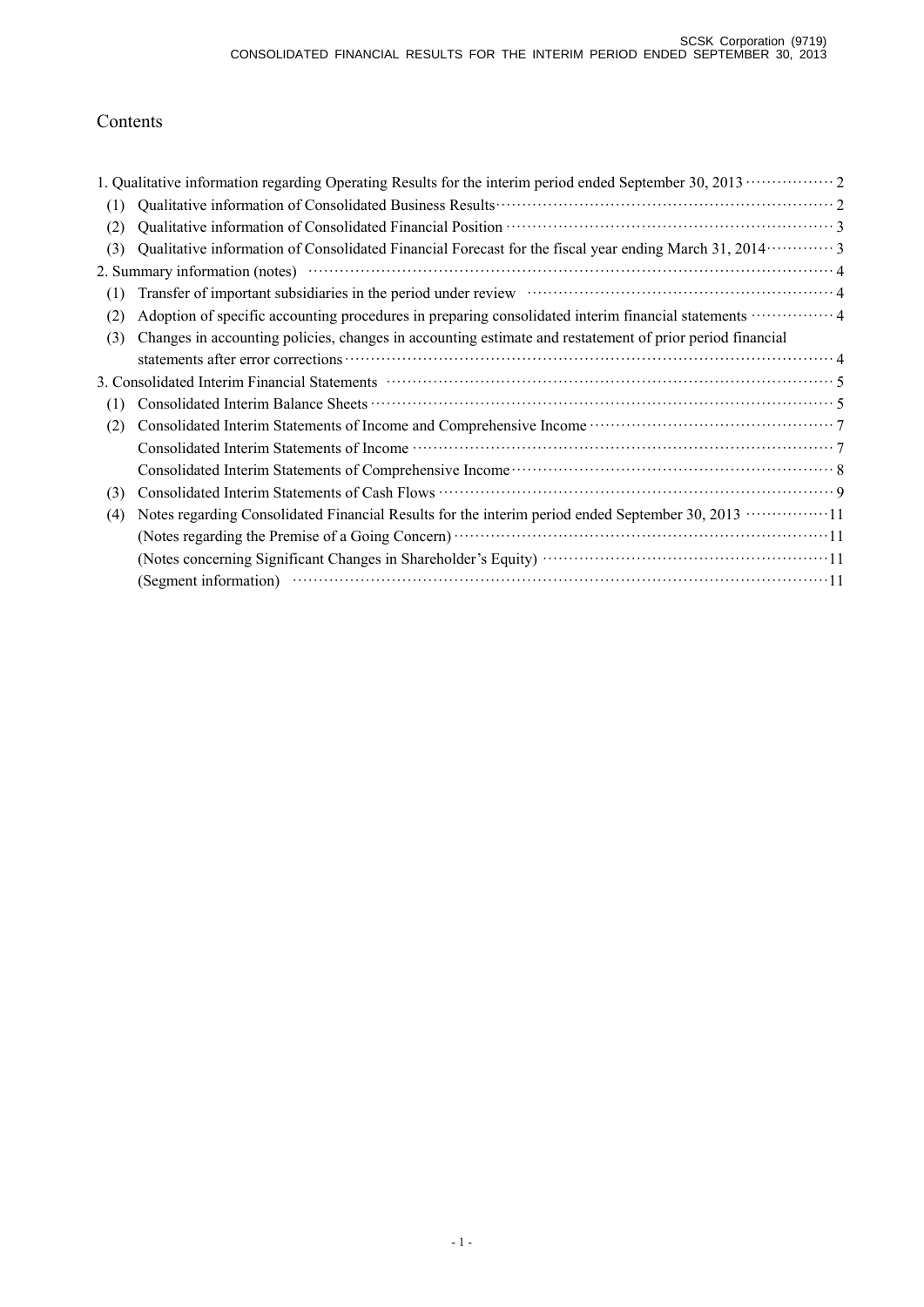## **1. Qualitative information regarding Operating Results for the quarter ended September 30, 2013 (1) Qualitative information of Consolidated Business Results**

In the interim period under review, the Japanese economy responded to the government and central bank's financial and fiscal policies and the stock market continued to be buoyant as the business climate moved into a recovery trend. Consumer spending and equipment investment firmed as the market looked to complete purchases ahead of the consumption tax increase. In capital investment, the number of companies looking at investment in a positive light has been steadily increasing as corporate earnings recover, due in part to the correction of the high yen. Currently, despite a slowdown in emerging economies such as China and the return of concerns over fiscal problems in the United States, domestic demand is showing a stabilizing trend and exports have been recovering, which indicates a gentle recovery trend for the Japanese economy.

In these economic conditions the business environment surrounding SCSK Group improved, especially in capital investment for system development projects, after several years of corporate customers cutting back on or postponing IT investment. This was due to the upward trend of IT investment in the financial industry as a whole, as financial industry demand has continued to be strong for large-scale IT investment relating to business integration, particularly from banking and insurance industry customers. Additionally, strengthened production and sales activities and globalization measures are driving demand for strategic IT investment at manufacturing industry customers. At the same time, growing IT demand accompanying the corporate earnings recovery suggests that this demand can be expected to actualize as manufacturing industry customers expand their IT investment.

Together with the above, demand has grown for cloud-type IT services to further increase work efficiency and production, as customers' demand for data center services, especially for BCP and disaster recovery measures, has been continuing to grow.

For the period under review, consolidated net sales increased 2.0% compared to the same period of the previous fiscal year to ¥137,122 million. This reflects firm demand for system development from financial industry customers. Operating income increased 5.3% compared to the pervious interim period to ¥9,786 million reflecting increased profit on increased sales and higher operating efficiency. Ordinary income increased 3.8% to ¥10,664 million, as the absence of a one-time gain on investments in partnership that influenced performance in the previous fiscal year was offset by an increase in operating profit. Net income decreased 11.3% to ¥8,126 million, reflecting the influence of a one-time business portfolio restructuring expense that had been incorporated into initial forecasts, along with other factors.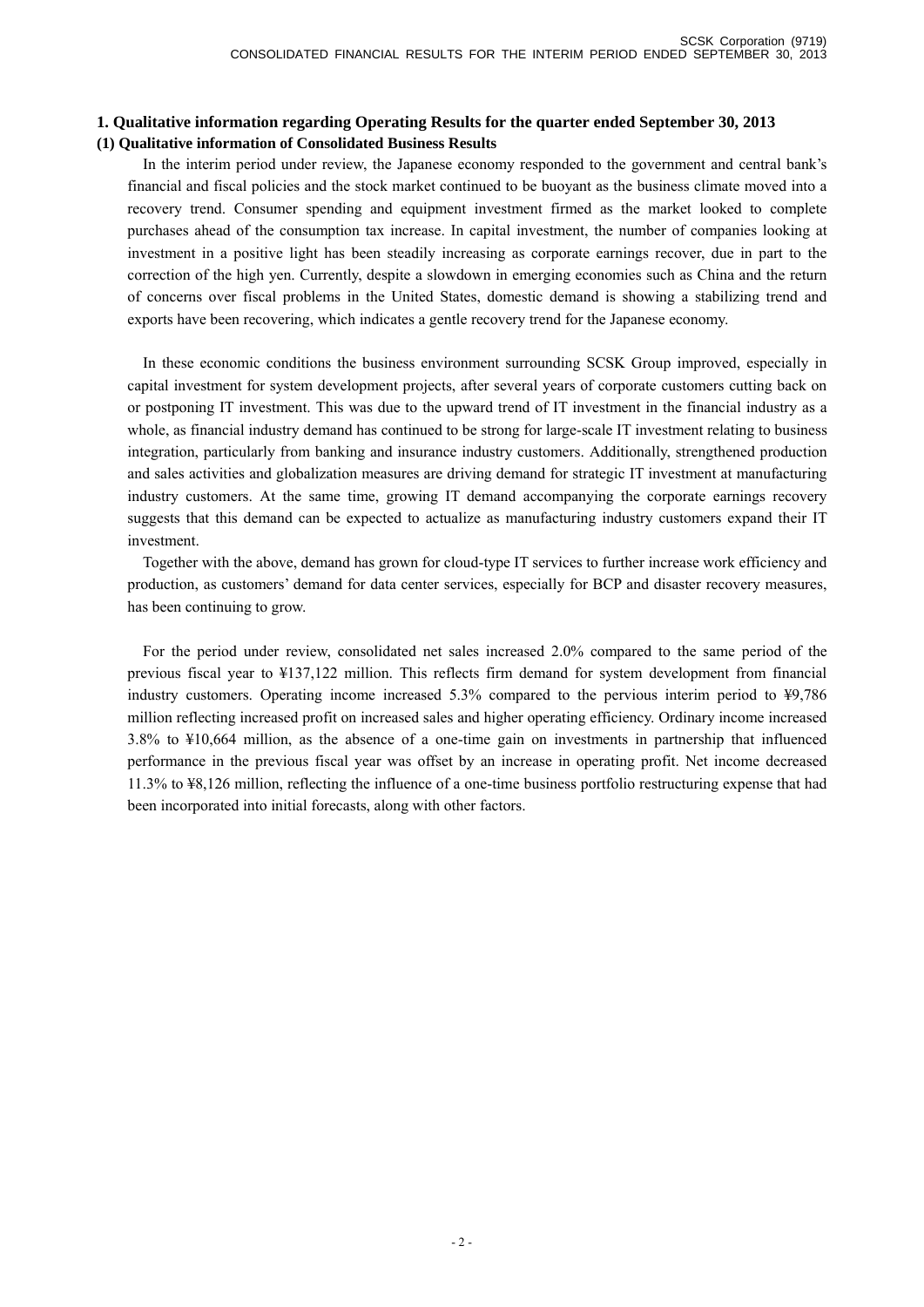#### **(2) Qualitative information of Consolidated Financial Position**

Cash and cash equivalents ("cash") as of September 30, 2013 decreased ¥10,529 million compared to March 31, 2013 to ¥72,718 million. The increase or decrease in each cash flow type and the main factors for such changes are as follows.

#### Cash flow from operating activities

Net cash provided by operating activities was ¥16,958 million.

The main cash inflow factors were net income before income taxes and minority interests of ¥9,550 million, depreciation of ¥3,420 million and a ¥10,219 million increase in capital stemming from a decrease in accounts receivable. The main cash outflow factors were an increase in inventories of ¥3,082 million and a decrease in accounts payable of ¥2,241 million.

## Cash flow from investing activities

Net cash used in investing activities was ¥1,841 million.

The main cash inflow factor was proceeds from sales and redemption of investment securities of ¥825 million. The main cash outflow factors were payments for the acquisition of property, plant and equipment of ¥1,679 million and acquisition of intangible fixed assets of ¥756 million.

## Cash flow from financing activities

Net cash used in financing activities was ¥25,801 million.

The main cash inflow factor was a capital increase on new short-term bank loans payable of ¥17,000 million. The main cash outflow factors were a capital reduction for redemption of bonds of ¥35,000 million, payments for repayment of long-term debt of ¥5,000 million, and year-end dividend payments of ¥1,870 million (¥18 per share).

## **(3) Qualitative information of Consolidated Financial Forecast for the fiscal year ending March 31, 2014**

Business performance for the interim period was generally in accordance with forecasts and there are no changes to the full-year forecast issued on April 26, 2013.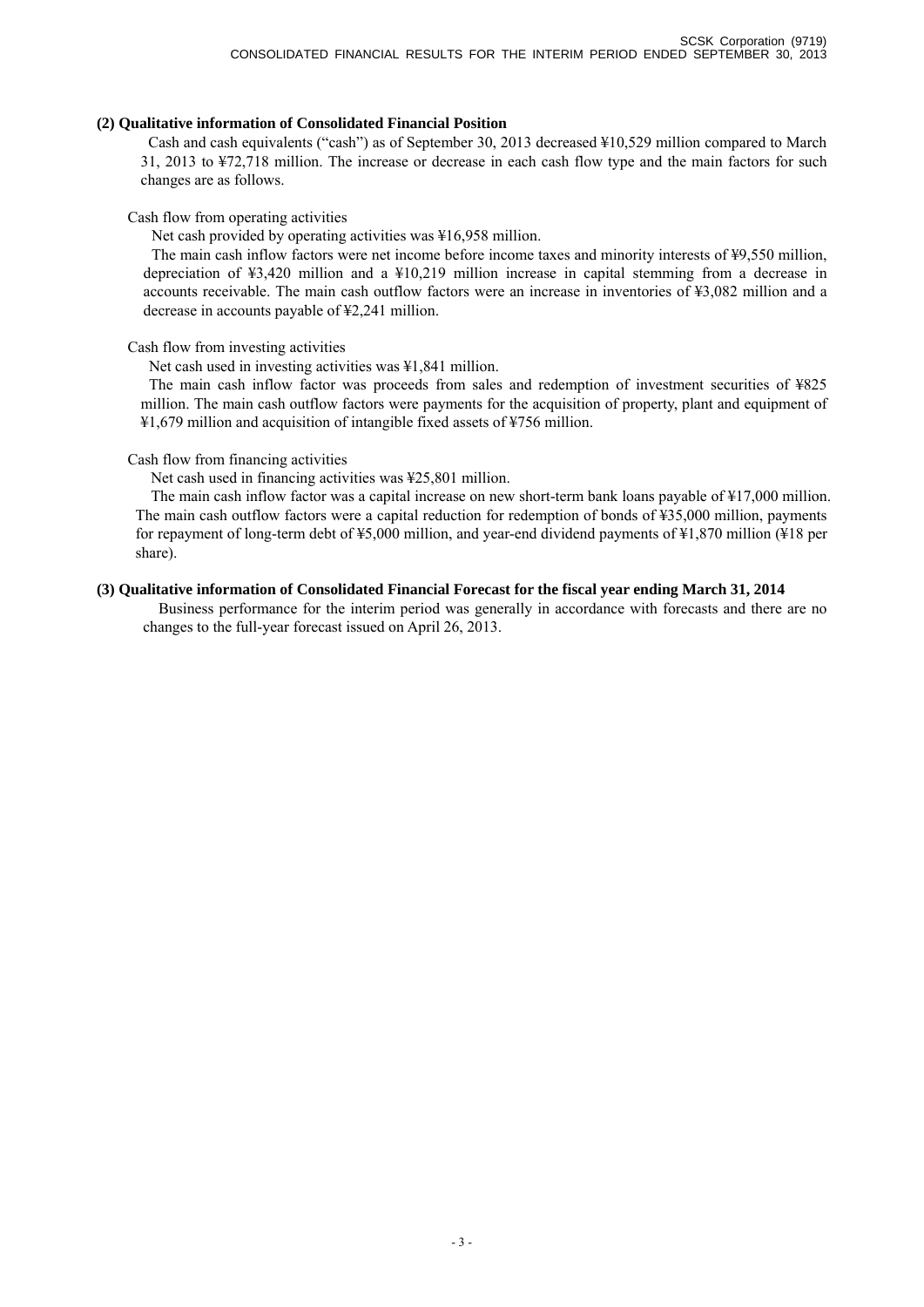## **2.Summary information (notes)**

**(1)Transfer of important subsidiaries in the period under review**  No applicable items

**(2)Adoption of specific accounting procedures in preparing quarterly consolidated financial statements**  No applicable items

## **(3)Changes in accounting policies, changes in accounting estimates and restatement of prior period financial statements after error corrections**

No applicable items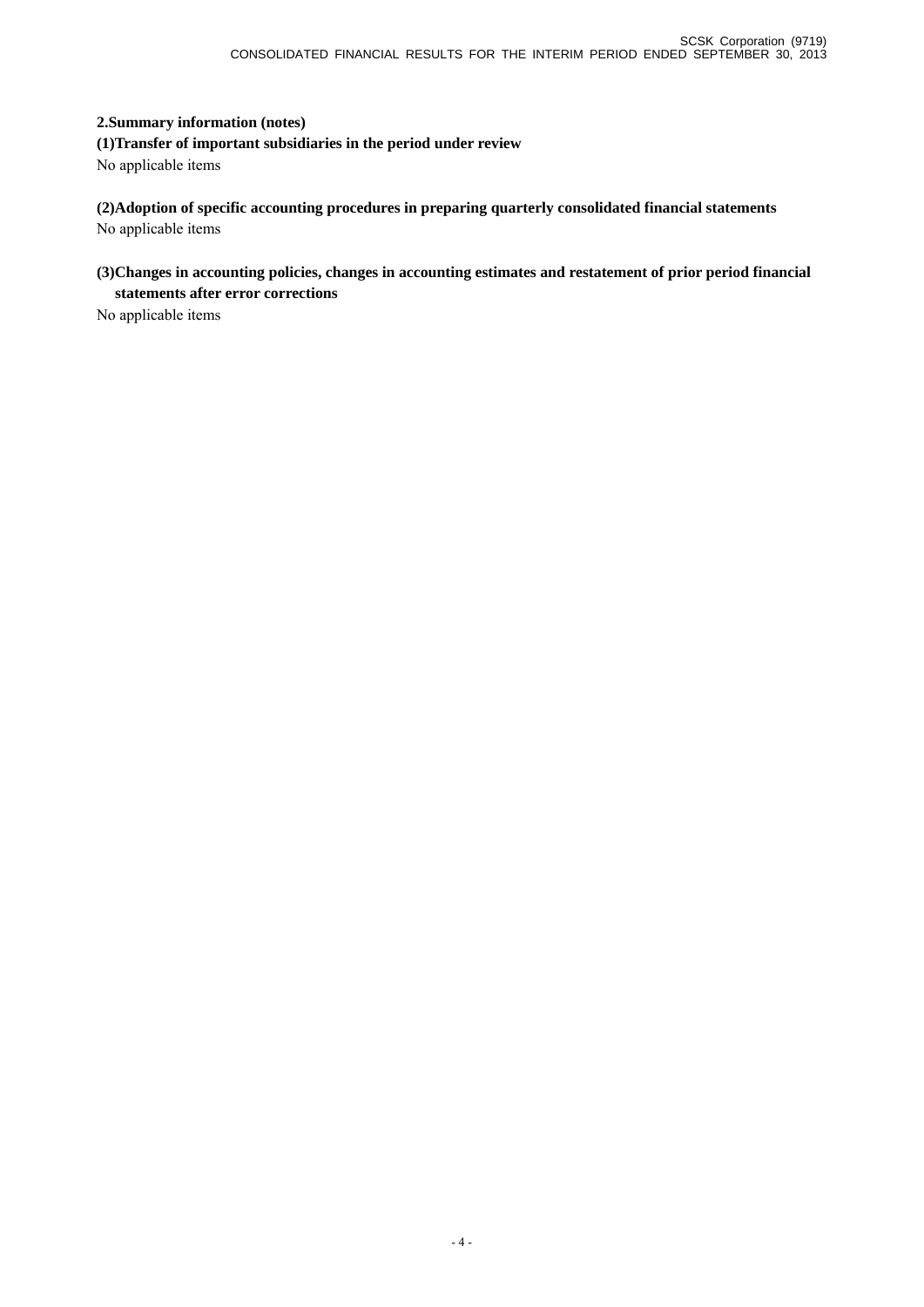## **3. Consolidated Interim Financial Statements**

## **(1) Consolidated Interim Balance Sheets**

|                                     |                     | (Unit: Millions of Yen) |
|-------------------------------------|---------------------|-------------------------|
|                                     | As of Mar. 31, 2013 | As of Sep. 30, 2013     |
| <b>ASSETS</b>                       |                     |                         |
| Current assets                      |                     |                         |
| Cash and deposits                   | 19,669              | 19,176                  |
| Notes and accounts receivable-trade | 61,661              | 51,477                  |
| Securities                          | 1,298               | 1,500                   |
| Operational investment securities   | 37,326              | 39,582                  |
| Merchandise and finished goods      | 2,793               | 3,569                   |
| Work in process                     | 646                 | 2,944                   |
| Raw materials and supplies          | 21                  | 32                      |
| Short-term loans receivable         | 106                 | 106                     |
| Deposits paid                       | 64,478              | 54,542                  |
| Other                               | 20,718              | 26,126                  |
| Allowance for doubtful accounts     | $-101$              | $-28$                   |
| Total current assets                | 208,620             | 199,027                 |
| Noncurrent assets                   |                     |                         |
| Property, plant and equipment       |                     |                         |
| Buildings and structures, net       | 26,684              | 26,112                  |
| Land                                | 22,118              | 22,135                  |
| Others, net                         | 7,420               | 7,776                   |
| Total property, plant and equipment | 56,223              | 56,023                  |
| Intangible assets                   |                     |                         |
| Goodwill                            | 343                 | 293                     |
| Other                               | 7,346               | 7,017                   |
| Total intangible assets             | 7,690               | 7,310                   |
| Investments and other assets        |                     |                         |
| Investment securities               | 11,428              | 10,537                  |
| Other                               | 39,163              | 38,073                  |
| Allowance for doubtful accounts     | $-298$              | $-260$                  |
| Total investments and other assets  | 50,294              | 48,349                  |
| Total noncurrent assets             | 114,208             | 111,684                 |
| <b>Total assets</b>                 | 322,828             | 310,711                 |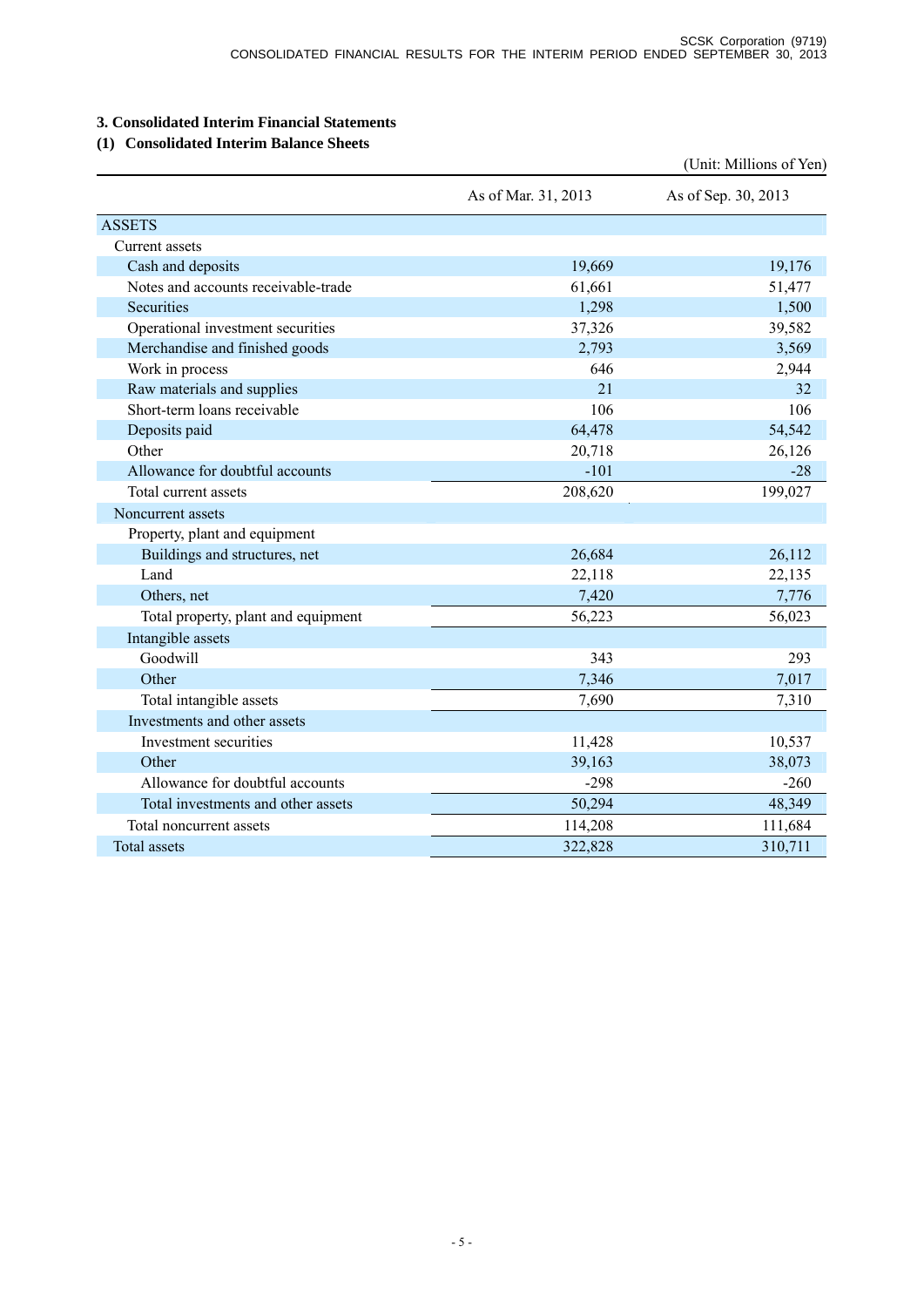|                                                                |                     | (Unit: Millions of Yen) |
|----------------------------------------------------------------|---------------------|-------------------------|
|                                                                | As of Mar. 31, 2013 | As of Sep. 30, 2013     |
| <b>LIABILITIES</b>                                             |                     |                         |
| <b>Current liabilities</b>                                     |                     |                         |
| Notes and accounts payable-trade                               | 17,568              | 15,335                  |
| Short-term loans payable                                       |                     | 17,000                  |
| Current portion of bonds with subscription rights to<br>shares | 35,000              |                         |
| Current portion of long-term loans payable                     | 9,860               | 4,860                   |
| Income taxes payable                                           | 777                 | 1,477                   |
| Provision for bonuses                                          | 7,546               | 6,926                   |
| Provision for directors' bonuses                               | 110                 | 38                      |
| Provision for loss on construction contracts                   | 12                  | 612                     |
| Deposits received of prepaid cards                             | 64,414              | 65,678                  |
| Other                                                          | 24,585              | 30,458                  |
| Total current liabilities                                      | 159,876             | 142,387                 |
| Noncurrent liabilities                                         |                     |                         |
| Bonds payable                                                  | 20,000              | 20,000                  |
| Long-term loans payable                                        | 20,000              | 20,000                  |
| Provision for retirement benefits                              | 7,697               | 7,011                   |
| Provision for directors' retirement benefits                   | 29                  | 29                      |
| Asset retirement obligations                                   | 1,391               | 1,409                   |
| Other                                                          | 5,625               | 4,875                   |
| Total noncurrent liabilities                                   | 54,743              | 53,326                  |
| <b>Total liabilities</b>                                       | 214,619             | 195,713                 |
| <b>NET ASSETS</b>                                              |                     |                         |
| Shareholders' equity                                           |                     |                         |
| Capital stock                                                  | 21,152              | 21,152                  |
| Capital surplus                                                | 3,066               | 3,066                   |
| Retained earnings                                              | 86,735              | 92,994                  |
| Treasury stock                                                 | $-8,654$            | $-8,562$                |
| Total shareholders' equity                                     | 102,300             | 108,650                 |
| Accumulated other comprehensive income                         |                     |                         |
| Valuation difference on available-for-sale securities          | 957                 | 1,167                   |
| Deferred gains or losses on hedges                             | 8                   | 17                      |
| Foreign currency translation adjustment                        | $-468$              | $-281$                  |
| Total accumulated other comprehensive income                   | 498                 | 903                     |
| Subscription rights to shares                                  | 168                 | 152                     |
| Minority interests                                             | 5,241               | 5,292                   |
| Total net assets                                               | 108,208             | 114,998                 |
| Total liabilities and net assets                               | 322,828             | 310,711                 |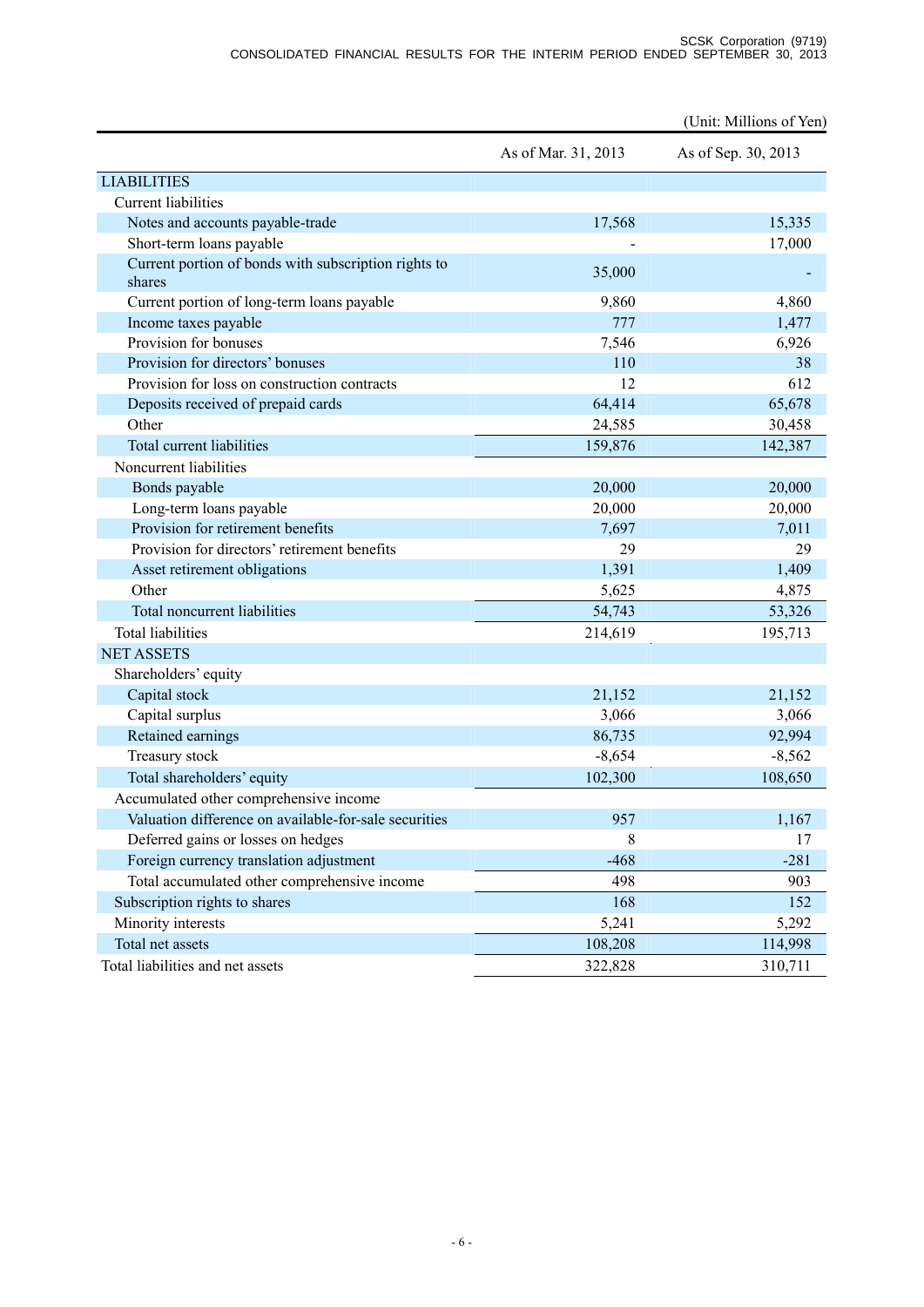## (Unit: Millions of Yen) From Apr. 1, 2012 to Sep. 30, 2012 From Apr. 1, 2013 to Sep. 30, 2013 Net sales 137,122  $\csc 103,296$  105,178 Gross profit 31,089 31,944 Selling, general and administrative expenses 21,793 22,157 Operating income 9,295 9,786 Non-operating income Interest income 109 123 Dividends income 275 29 Equity in earnings of affiliates 167 151 Gain on sales of investment securities 4 289 Gain on investments in partnership 331 109 Hoard profit of prepaid card 575 516 Other  $272$  189 Total non-operating income 1,736 1,411 Non-operating expenses Interest expenses 207 188 Loss on valuation of investment securities 27 67 Foreign exchange losses 2 31 Retirement benefit expenses 130 130 Financing expenses 218 -Other 169 114 Total non-operating expenses 756 756 532 Ordinary income  $10.275$  10,664 Extraordinary income Gain on sales of noncurrent assets 5 3 Gain on sales of investment securities **96** - **96** Gain on sales of subsidiaries and affiliates' stocks and a contract the contract of the contract of the contract of the contract of the contract of the contract of the contract of the contract of the contract of the contra Gain on sales of memberships  $\hspace{1.5cm}0 \hspace{1.5cm}12$ Total extraordinary income 16 and 102 16 and 102 16 and 102 16 and 16 and 16 and 16 and 16 and 16 and 16 and 16 and 16 and 16 and 16 and 16 and 16 and 16 and 16 and 16 and 16 and 16 and 16 and 16 and 16 and 16 and 16 and 1 Extraordinary loss Loss on retirement of noncurrent assets 24 29 Loss on sales of noncurrent assets 0 2 Loss on valuation of memberships 23 and 23 and 23 and 24 and 25 and 25 and 25 and 25 and 25 and 25 and 25 and 25 and 25 and 25 and 25 and 25 and 25 and 25 and 25 and 25 and 25 and 25 and 25 and 25 and 25 and 25 and 25 and Loss on sales of investment securities 0 -Loss on valuation of subsidiaries and affiliates' stocks  $\sim$  348 Business withdrawal loss and the state of the state of the state of the state of the state of the state of the state of the state of the state of the state of the state of the state of the state of the state of the state o Relocation costs 372 Total extraordinary loss and the set of the set of the set of the set of the set of the set of the set of the set of the set of the set of the set of the set of the set of the set of the set of the set of the set of the se Income before income taxes and minority interests 10,329 9,550 Income taxes — current  $961$  1,143 Income taxes — deferred 177 Total income taxes 1,058 1,321 Income before minority interests 8,229 Minority interests in income 113 103 Net income  $9,158$  8,126

## **(2) Consolidated Interim Statements of Income and Comprehensive Income Consolidated Interim Statements of Income**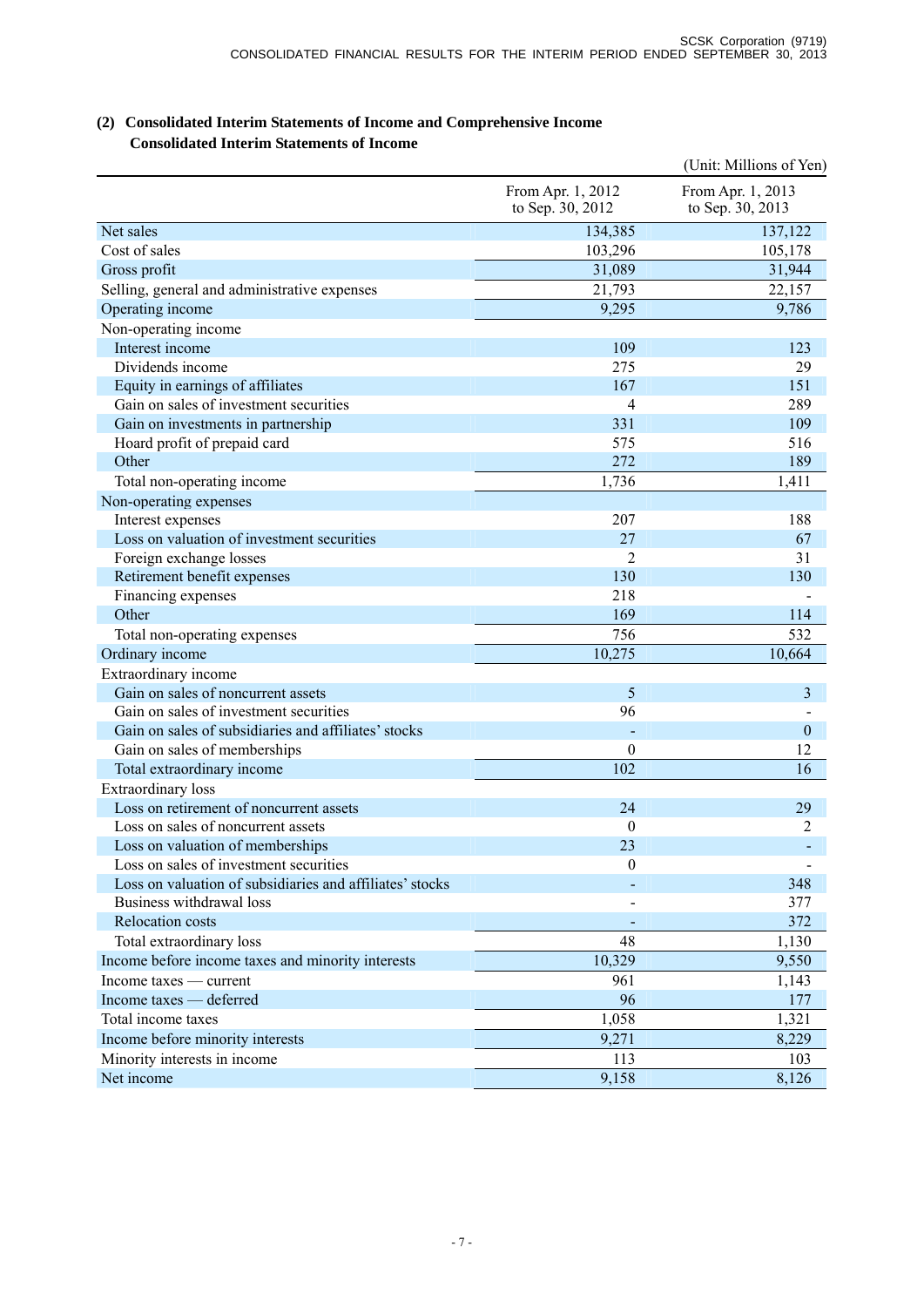# **Consolidated Interim Statements of Comprehensive Income**

|                                                                                        |                                       | (Unit: Millions of Yen)               |
|----------------------------------------------------------------------------------------|---------------------------------------|---------------------------------------|
|                                                                                        | From Apr. 1, 2012<br>to Sep. 30, 2012 | From Apr. 1, 2013<br>to Sep. 30, 2013 |
| Income before minority interests                                                       | 9,271                                 | 8,229                                 |
| Other comprehensive income                                                             |                                       |                                       |
| Valuation difference on available-for-sale securities                                  | $-191$                                | 202                                   |
| Deferred gains or losses on hedges                                                     | $-9$                                  | 8                                     |
| Foreign currency translation adjustment                                                | $-16$                                 | 183                                   |
| Gain or loss on change in equity                                                       | 7                                     | 5                                     |
| Share of other comprehensive income of associates<br>accounted for using equity method | 7                                     | 12                                    |
| Total other comprehensive income                                                       | $-202$                                | 413                                   |
| Comprehensive income                                                                   | 9,069                                 | 8,642                                 |
| (Comprehensive income attributable to)                                                 |                                       |                                       |
| Comprehensive income attributable to owners of the<br>parent                           | 8,954                                 | 8,533                                 |
| Comprehensive income attributable to minority interests                                | 114                                   | 109                                   |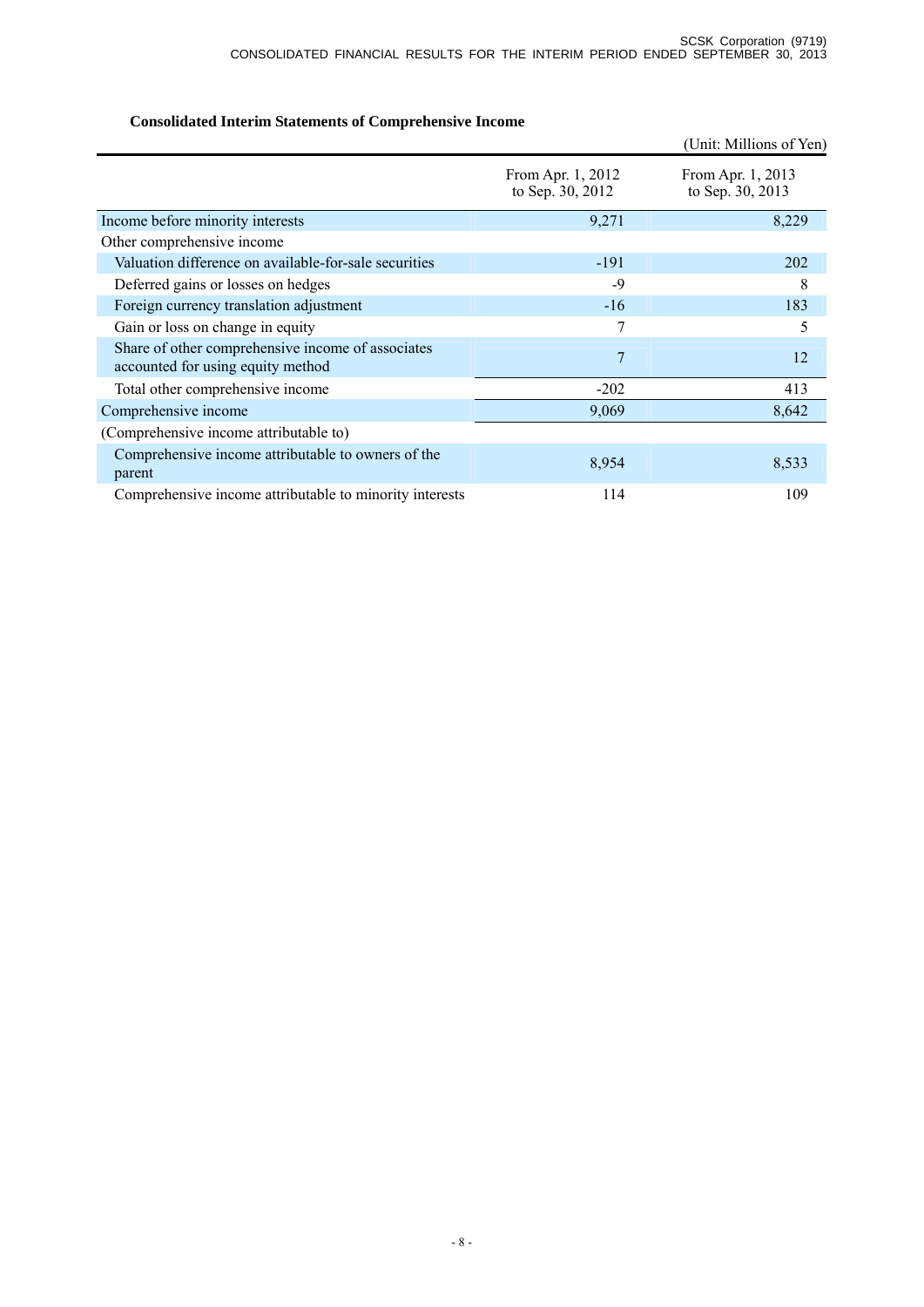## **(3) Consolidated Interim Statements of Cash Flows**

|                                                                |                                       | (Unit: Millions of Yen)               |
|----------------------------------------------------------------|---------------------------------------|---------------------------------------|
|                                                                | From Apr. 1, 2012<br>to Sep. 30, 2012 | From Apr. 1, 2013<br>to Sep. 30, 2013 |
| Net cash provided by (used in) operating activities            |                                       |                                       |
| Income before income taxes and minority interests              | 10,329                                | 9,550                                 |
| Depreciation and amortization                                  | 3,274                                 | 3,420                                 |
| Amortization of goodwill                                       | 55                                    | 50                                    |
| Increase (decrease) in allowance for doubtful accounts         | $-50$                                 | $-111$                                |
| Increase (decrease) in provision for retirement benefits       | 478                                   | $-678$                                |
| Decrease (increase) in prepaid pension costs                   | $-226$                                | 530                                   |
| Loss on retirement of noncurrent assets                        | 24                                    | 29                                    |
| Loss(gain) on sales of noncurrent assets                       | $-5$                                  | $-0$                                  |
| Loss (gain) on valuation of investment securities              | 27                                    | 67                                    |
| Loss (gain) on sales of investment securities                  | $-99$                                 | $-289$                                |
| Loss on valuation of stocks of subsidiaries and affiliates     |                                       | 348                                   |
| Loss (gain) on sales of stocks of subsidiaries and affiliates  |                                       | $-0$                                  |
| Equity in (earnings) losses of affiliates                      | $-167$                                | $-151$                                |
| Share-based compensation expenses                              | $\mathbf{1}$                          |                                       |
| Interest and dividends income                                  | $-384$                                | $-153$                                |
| Interest expenses paid on loans and bonds                      | 207                                   | 188                                   |
| Loss (gain) on investments in partnership                      | $-331$                                | $-109$                                |
| Decrease (increase) in investment securities for sale          | $-1,121$                              | $-2,339$                              |
| Decrease (increase) in notes and accounts receivable-trade     | 4,002                                 | 10,219                                |
| Decrease (increase) in inventories                             | $-1,017$                              | $-3,082$                              |
| Increase (decrease) in notes and accounts payable-trade        | $-1,831$                              | $-2,241$                              |
| Increase (decrease) in deposits received of prepaid cards      | 1,063                                 | 1,264                                 |
| Directors' bonus payments                                      | $-65$                                 | $-123$                                |
| Other, net                                                     | $-4,501$                              | 732                                   |
| Subtotal                                                       | 9,662                                 | 17,120                                |
| Interest and dividends income received                         | 492                                   | 309                                   |
| Interest expenses paid                                         | $-182$                                | $-190$                                |
| Income taxes (paid) refund                                     | 884                                   | $-280$                                |
| Net cash provided by (used in) operating activities            | 10,856                                | 16,958                                |
| Net cash provided by (used in) investing activities            |                                       |                                       |
| Purchase of securities                                         | $-2,299$                              | $-1,999$                              |
| Proceeds from sales and redemption of securities               | 2,600                                 | 1,728                                 |
| Purchase of property, plant and equipment                      | $-4,746$                              | $-1,679$                              |
| Proceeds from sales of property, plant and equipment           | 1                                     | 6                                     |
| Purchase of intangible assets                                  | $-1,166$                              | $-756$                                |
| Purchase of investment securities                              | $-73$                                 | $-140$                                |
| Proceeds from sales and redemption of investment<br>securities | 1,809                                 | 825                                   |
| Collection of short-term loans receivable                      | 1,354                                 | $\mathbf{1}$                          |
| Proceeds from withdrawal of investments in partnership         | 537                                   | 431                                   |
| Payments for lease and guarantee deposits                      | $-75$                                 | $-423$                                |
| Proceeds from collection of lease and guarantee deposits       | 82                                    | 98                                    |
| Payments for asset retirement obligations                      |                                       | $-14$                                 |
| Other, net                                                     | 234                                   | 81                                    |
| Net cash provided by (used in) investing activities            | $-1,741$                              | $-1,841$                              |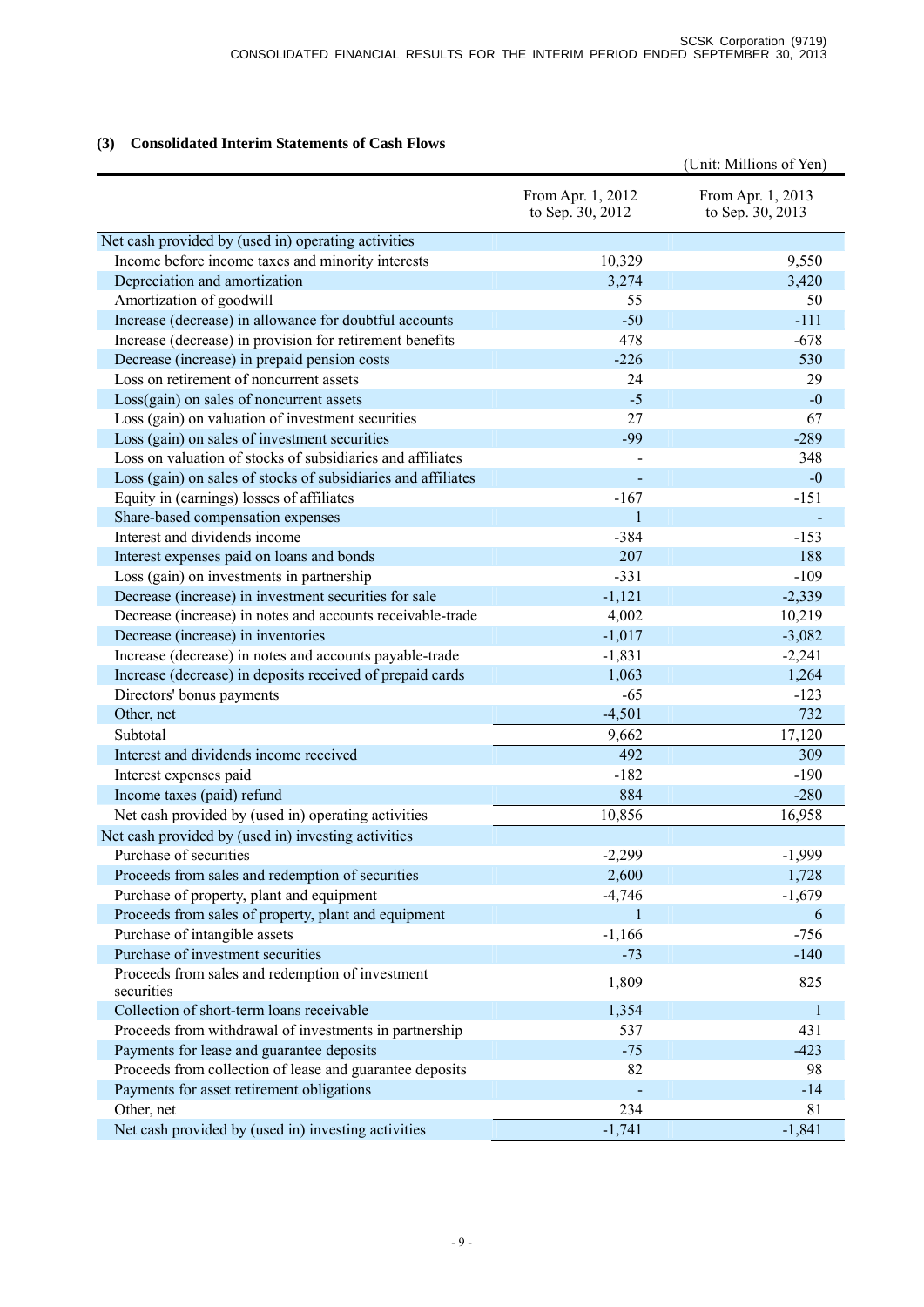|                                                                                                      |                                       | (Unit: Millions of Yen)               |
|------------------------------------------------------------------------------------------------------|---------------------------------------|---------------------------------------|
|                                                                                                      | From Apr. 1, 2012<br>to Sep. 30, 2012 | From Apr. 1, 2013<br>to Sep. 30, 2013 |
| Net cash provided by (used in) financing activities                                                  |                                       |                                       |
| Proceeds from short-term loans payable                                                               |                                       | 17,000                                |
| Proceeds from long-term loans payable                                                                | 20,000                                |                                       |
| Repayment of long-term loans payable                                                                 | $-5,000$                              | $-5,000$                              |
| Proceeds from issuance of bonds                                                                      | 10,000                                |                                       |
| Redemption of bonds                                                                                  |                                       | $-35,000$                             |
| Repayments of lease obligations                                                                      | $-886$                                | $-937$                                |
| Purchase of treasury stock                                                                           | $-30,078$                             | $-10$                                 |
| Proceeds from sales of treasury stock                                                                | $\theta$                              | 75                                    |
| Cash dividends paid                                                                                  | $-1,662$                              | $-1,870$                              |
| Cash dividends paid to minority shareholders                                                         | $-45$                                 | $-58$                                 |
| Other, net                                                                                           | 2                                     |                                       |
| Net cash provided by (used in) financing activities                                                  | $-7,670$                              | $-25,801$                             |
| Effect of exchange rate change on cash and cash equivalents                                          | $-3$                                  | 154                                   |
| Net increase (decrease) in cash and cash equivalents                                                 | 1,440                                 | $-10,529$                             |
| Cash and cash equivalents at beginning of period                                                     | 63,661                                | 83,247                                |
| Decrease in cash and cash equivalents resulting from<br>exclusion of subsidiaries from consolidation | $-15$                                 |                                       |
| Cash and cash equivalents at end of period                                                           | 65,086                                | 72,718                                |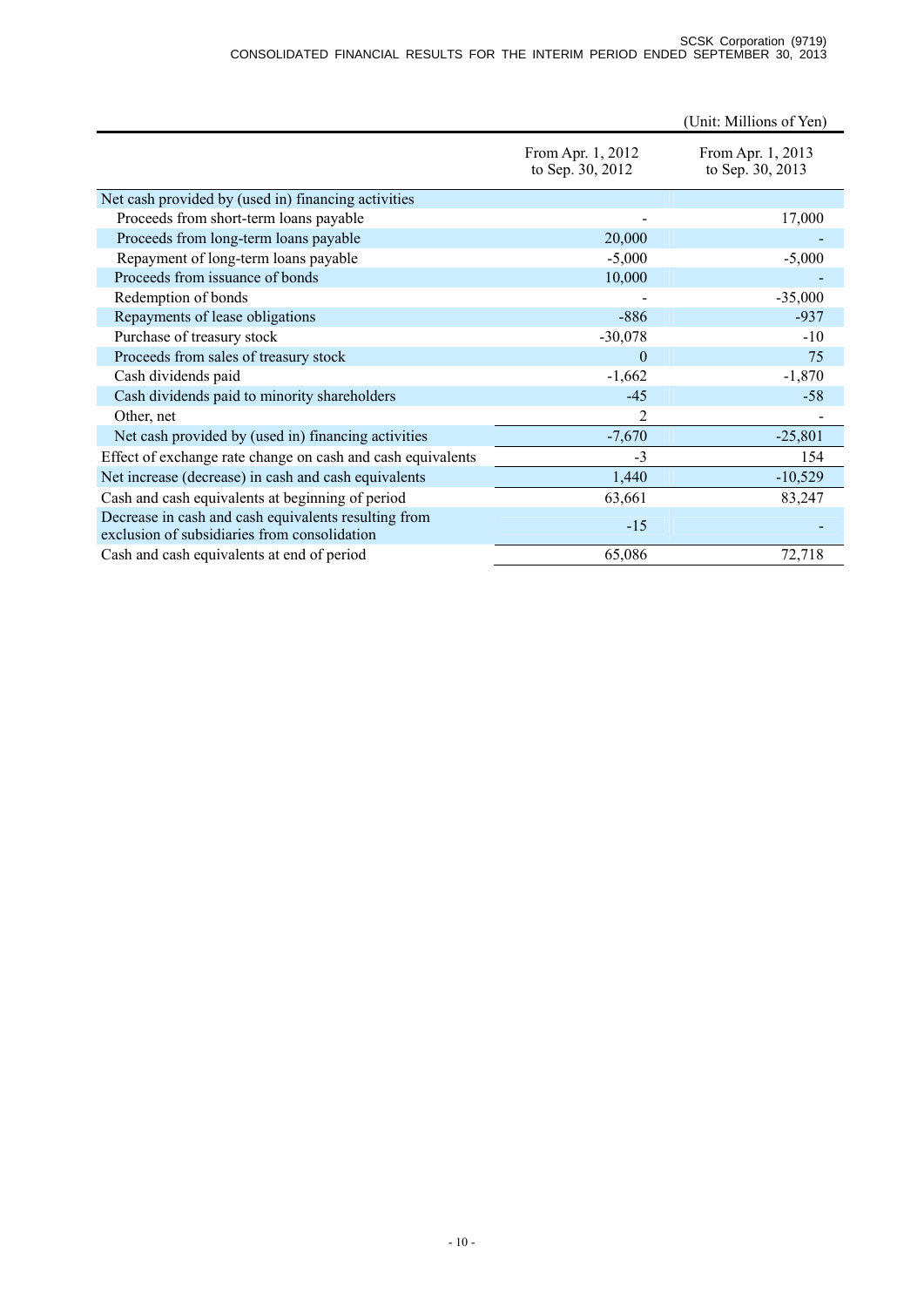(Unit: Millions of Yen)

## **(4) Notes regarding Consolidated Financial Results for the interim period ended September 30, 2013 (Notes regarding the Premise of a Going Concern)**

No applicable items.

## **(Notes concerning Significant Changes in Shareholders' Equity)**

No applicable items.

#### **(Segment Information)**

I. Interim period of fiscal year ending March 31, 2013 (April 1, 2012 to September 30, 2012)

1) Information on Sales, Income (Loss) by Reported Segment

|                                         | Industrial<br>Systems<br><b>Business</b> | Financial<br>Systems<br><b>Business</b> | Global<br>Systems<br><b>Business</b> | <b>Business</b><br>Solutions | <b>Business</b><br>Services | IT<br>Management | <b>IT Platform</b><br>Solutions | Prepaid Card<br><b>Business</b> |
|-----------------------------------------|------------------------------------------|-----------------------------------------|--------------------------------------|------------------------------|-----------------------------|------------------|---------------------------------|---------------------------------|
| <b>Sales</b>                            |                                          |                                         |                                      |                              |                             |                  |                                 |                                 |
| (1) Outside customers                   | 35,147                                   | 24,625                                  | 5,561                                | 7,487                        | 15,179                      | 17,818           | 26,275                          | 1,882                           |
| (2) Inter-segment sales or<br>transfers | 1,217                                    | 119                                     | 797                                  | 654                          | 715                         | 3,888            | 2,667                           | 77                              |
| Total                                   | 36,364                                   | 24,745                                  | 6,358                                | 8,141                        | 15,895                      | 21,706           | 28,942                          | 1,960                           |
| Segment income (loss)                   | 2,220                                    | 1,959                                   | 937                                  | 785                          | 367                         | 1,386            | 1,360                           | 575                             |

|                                            |        |          |             | Amounts           |
|--------------------------------------------|--------|----------|-------------|-------------------|
|                                            |        |          |             | Reported in the   |
|                                            | Others | Total    | Adjustments | Consolidated      |
|                                            |        | (Note 1) |             | Financial         |
|                                            |        |          |             | <b>Statements</b> |
|                                            |        |          |             | (Note 2)          |
| <b>Sales</b>                               |        |          |             |                   |
| (1) Outside customers                      | 408    | 134,385  |             | 134,385           |
| Inter-segment sales or<br>(2)<br>transfers | 1,270  | 11,407   | $-11,407$   |                   |
| Total                                      | 1,678  | 145,793  | $-11,407$   | 134,385           |
| Segment income (loss)                      | 115    | 9,708    | $-413$      | 9,295             |

Notes: Adjustments are as follows:

1. The adjustment loss of ¥413 million to segment income (loss) represent general corporate expenses that have not been allocated to the reported segments.

2. Segment income (loss) has been reconciled to operating income in the consolidated interim income statement.